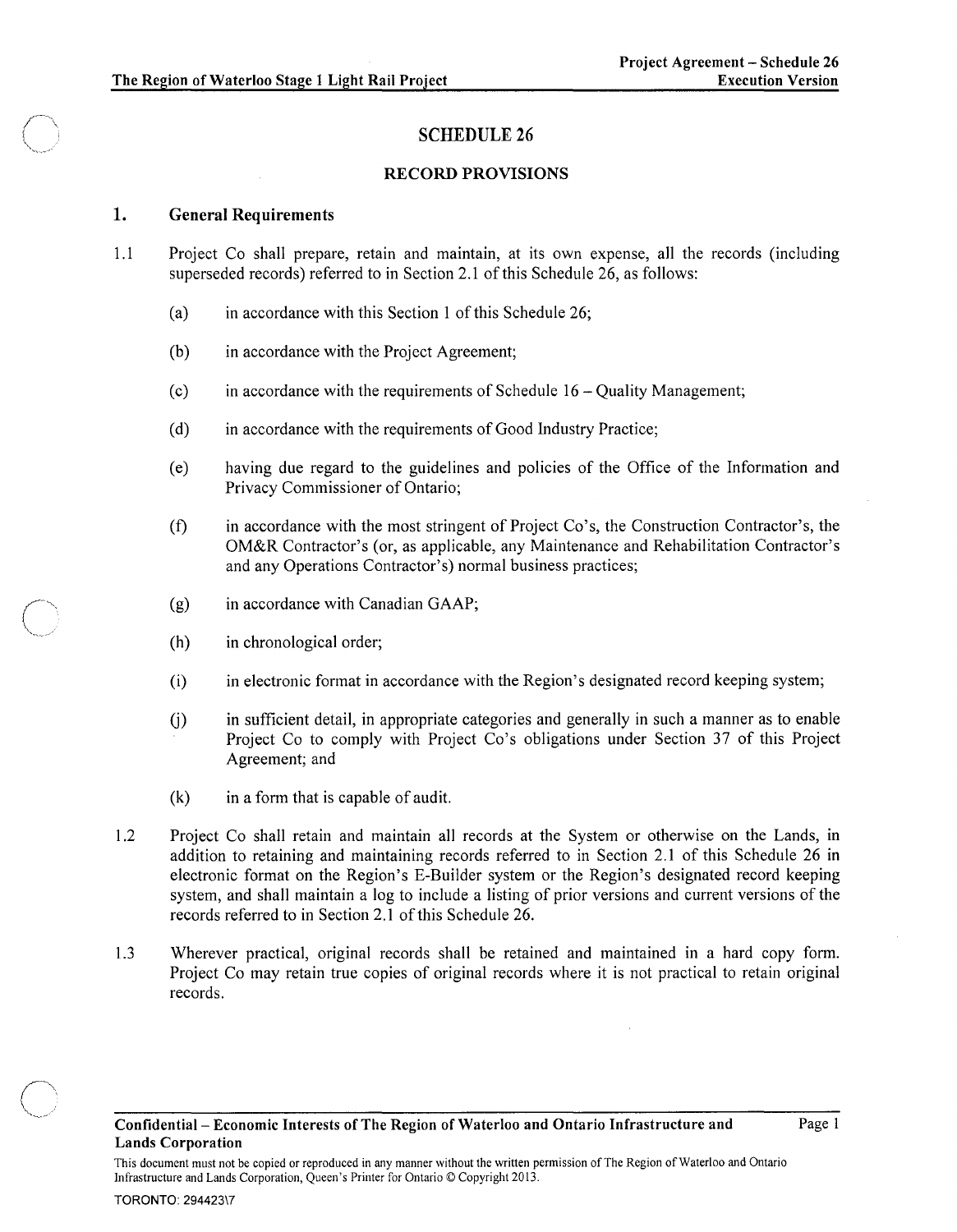- 1.4 Any drawings (including, without limitation, the Record Drawings) required to be made or supplied pursuant to this Project Agreement shall be on the most updated version of the applicable software and editable in updated base software format, of a size appropriate to show the detail to be depicted clearly without magnifying aids, shall be consistent in size and format to drawings previously submitted by Project Co to the Region, and shall conform to the Output Specifications, Good Industry Practice and the CAD Standards. Where by prior agreement the Region and Project Co have agreed to accept DVD or other storage media, Project Co shall make or supply drawings and other documents in such form as has been agreed by the Parties and shall include secure back up facilities.
- 1.5 Records may, with the consent of the Region, not to be unreasonably withheld or delayed, be stored in electronic form if the Region has access thereto and will continue to have access thereto, such that the Region will be able to read, copy, download, and search same without licence or payment.
- 1.6 Subject to Sections 1.7 and 1.8 of this Schedule 26, Project Co shall retain and maintain in safe storage, at its expense, all records referred to in Section 2.1 of this Schedule 26 for a minimum period of at least 7 years or such longer period as required by Applicable Law.
- 1.7 Project Co shall notify the Region if Project Co wishes to destroy any records referred to in this Schedule 26, or in respect of which the required period under Section 1.6 or under Applicable Law for their retention has expired. The Parties agree that:
	- (a) within 60 days of such notice, the Region may elect to require Project Co to deliver such records to the Region, in which case Project Co shall, at the expense of the Region, deliver such records (with the exception of Sensitive Information) to the Region in the manner and to the location as the Region shall specify; or
	- (b) if the Region fails to notify Project Co of its election pursuant to Section 1.7(a) of this Schedule 26 within such 60 day period, Project Co may, at its expense, destroy such records.
- 1.8 In the event of termination of this Project Agreement prior to the Expiry Date, Project Co shall deliver all records that Project Co retains and maintains pursuant to this Schedule 26 to the Region in the manner and to the location that the Region shall reasonably specify. The Region shall make available to Project Co all the records Project Co delivers pursuant to this Section 1.8 of this Schedule 26 subject to prior reasonable notice. Project Co may deliver true copies of original records required by:
	- (a) statute to remain with Project Co;

Infrastructure and Lands Corporation, Queen's Printer for Ontario © Copyright 2013.

- (b) Project Co in connection with its fulfilment of any outstanding obligations under this Project Agreement; or
- (c) Project Co in connection with its fulfilment of any outstanding obligations under the Lending Agreements.

This document must not be copied or reproduced in any manner without the written permission of The Region of Waterloo and Ontario

 $\sqrt{2}$  $\overline{\phantom{a}}$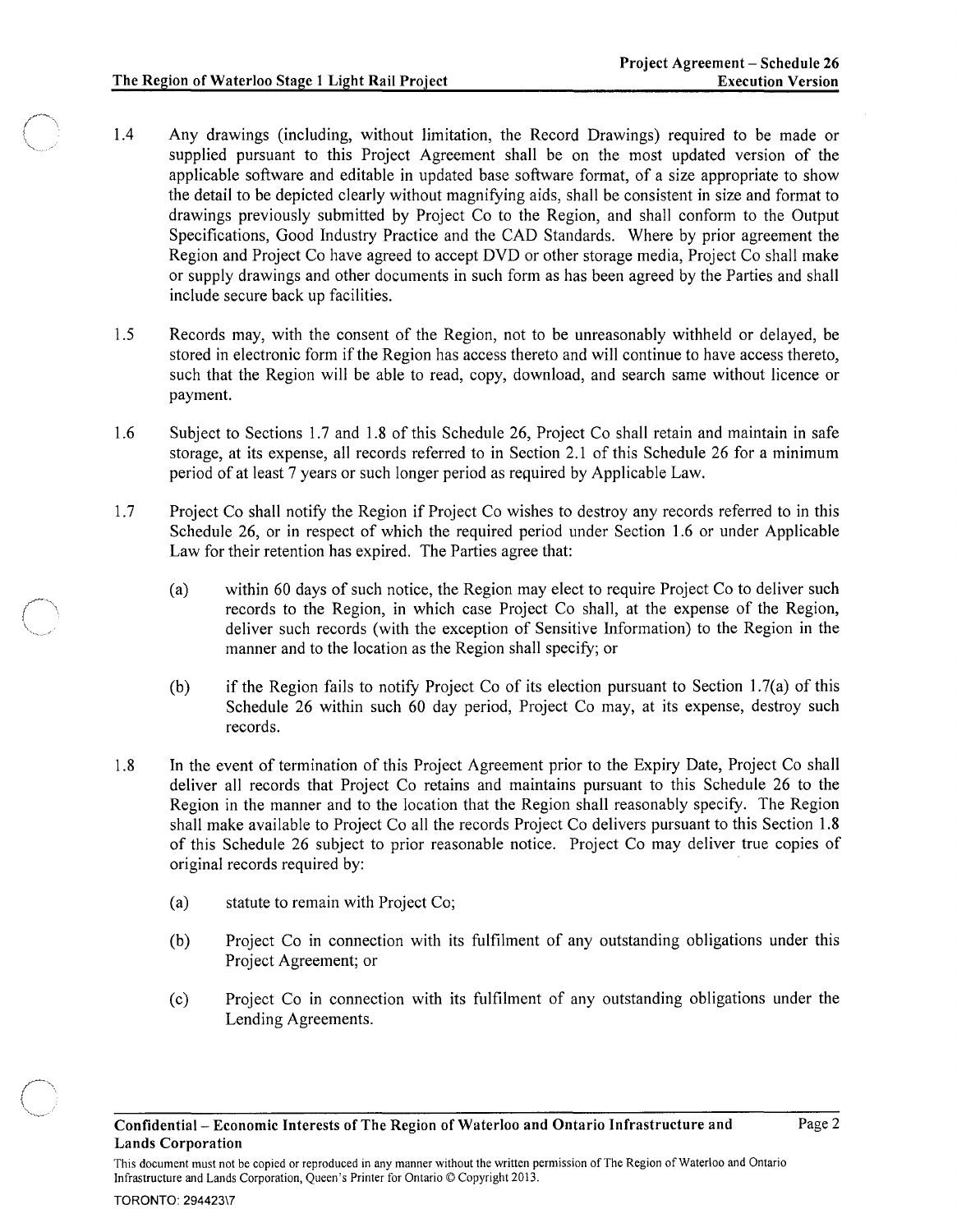- 1.9 Where the termination of this Project Agreement arises:
	- (a) as a result of a Region Event of Default or pursuant to Section 47.3 of this Project Agreement, then the costs of delivering the records and the costs for retaining such records in safe storage will be borne by the Region; or
	- (b) for any other cause, then the costs of delivering the records and the costs for retaining such records in safe storage for a period of at least six years following the Termination Date (unless a longer period is required by Applicable Law), shall be borne by Project Co.
- 1.10 Within 30 days after the end of each Contract Year, Project Co shall deliver to the Region a report, as reasonably requested by the Region in connection with the Region's financial reporting, detailing to the best of Project Co's knowledge at the time of any such report any and all liabilities, claims and demands, including contingent liabilities, claims and demands, that Project Co has or may have against the Region or that may be owing by the Region to Project Co. The Parties acknowledge and agree that the contents of any such report or the failure to mention any matter in any such report shall not limit either Party's rights or remedies against the other Party as contemplated by this Project Agreement.
- 1.11 Project Co shall provide to the Region not later than 45 days after the end of the first three fiscal quarters in each fiscal year, part or all of which falls in a Contract Year, a copy of Project Co's unaudited financial statements in respect of that period, and no later than 120 days after the end of each fiscal year, a copy of Project Co's audited financial statements, in respect of that period, prepared in accordance with Applicable Law and IFRS, together with copies of all related auditors' reports and, to the extent publicly available, all related directors' reports and other notices and circulars to shareholders or partners, all of which financial statements and other documents, whether or not marked or identified as confidential or proprietary but subject to the exceptions contained in Section 52 of this Project Agreement, shall be treated by the Region as Confidential Information of Project Co.

## 2. Records To Be Kept

TORONTO: 294423\7

- 2.1 Without limiting any other requirement of this Project Agreement, Project Co shall prepare, retain and maintain at its own expense:
	- (a) this Project Agreement, its Schedules and the Project Documents, including all amendments to such agreements;
	- (b) all records relating to the appointment and replacement of the Region Representative and the Project Co Representative;
	- (c) any documents, drawings (including, without limitation, the Record Drawings) or submissions in accordance with Schedule 10 - Review Procedure;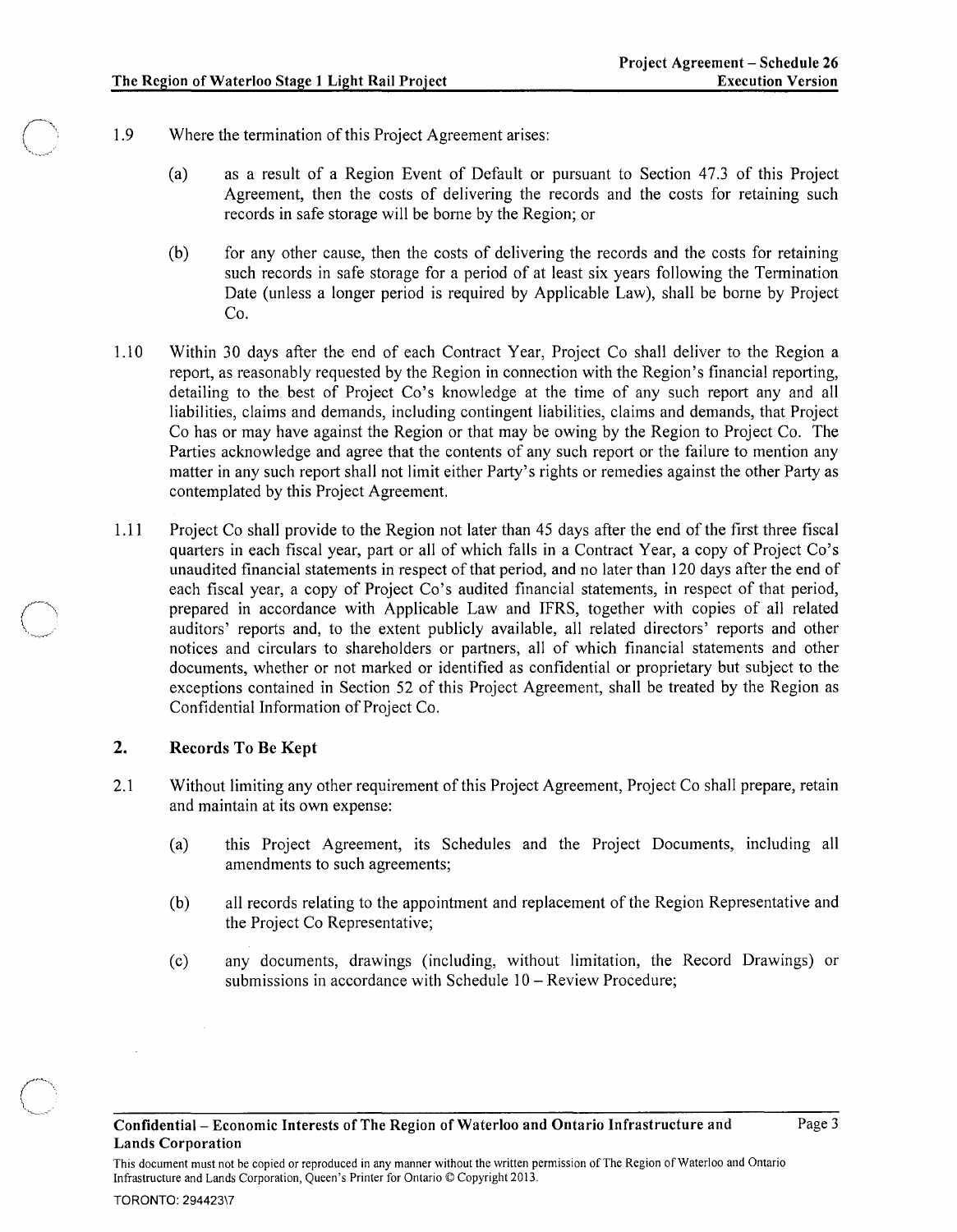- (d) any documents relating to Development Approvals and other Project Co Permits, Licences, Approvals and Agreements, including any refusals and appeals relating to any applications;
- ( e) all records relating to any statutory inspections of the System, the Public Infrastructure or the Lands, including any roadways and tracks;
- (f) any notices, reports, results and certificates relating to Substantial Completion and Final Completion of the Design and Construction Works and completion of the Project Co Commissioning;
- (g) any notices, reports, results and certificates relating to Public Infrastructure Component Acceptance in respect of each Public Infrastructure Component and Public Infrastructure Works Acceptance in respect of completion of all Public Infrastructure and completion of all acceptance testing relating thereto;
- (h) any notices, reports, results and certificates relating to *OMSFITest* Track Readiness Completion in respect of the *OMSFITest* Track Work and completion of *OMSFITest*  Track Commissioning in order to achieve *OMSFITest* Track Readiness Completion by the Scheduled *OMSFITest* Track Readiness Date;
- (i) all operation and maintenance manuals;
- U) any documents relating to events of Force Majeure, Delay Events, Compensation Events, Relief Events and Excusing Causes;
- (k) all formal notices, reports or submissions made to or received from the Region in connection with the provision of the Maintenance and Rehabilitation Services and Operations Services, the monitoring of performance, the availability of the System and the Public Infrastructure, and payment adjustments;
- (1) all certificates, licences, registrations or warranties related to the performance of the Maintenance and Rehabilitation Services and Operations Services;
- (m) all warranty claims made (including those made in respect of the Vehicles) and list of all major modifications, repairs and replacements of any part of the System and the Public Infrastructure;
- (n) the invoices for Monthly Service Payments;
- (0) all invoices for Milestone Payments together with all documentation submitted to the Region in connection with such payments set forth in Schedule 21 - Construction Period Payments;
- (p) all documents submitted in accordance with Schedule  $22 \text{Variation Procedure}$ ;
- (q) any documents related to decisions resulting from the Dispute Resolution Procedure;

 $\bigcap$ ~, ..